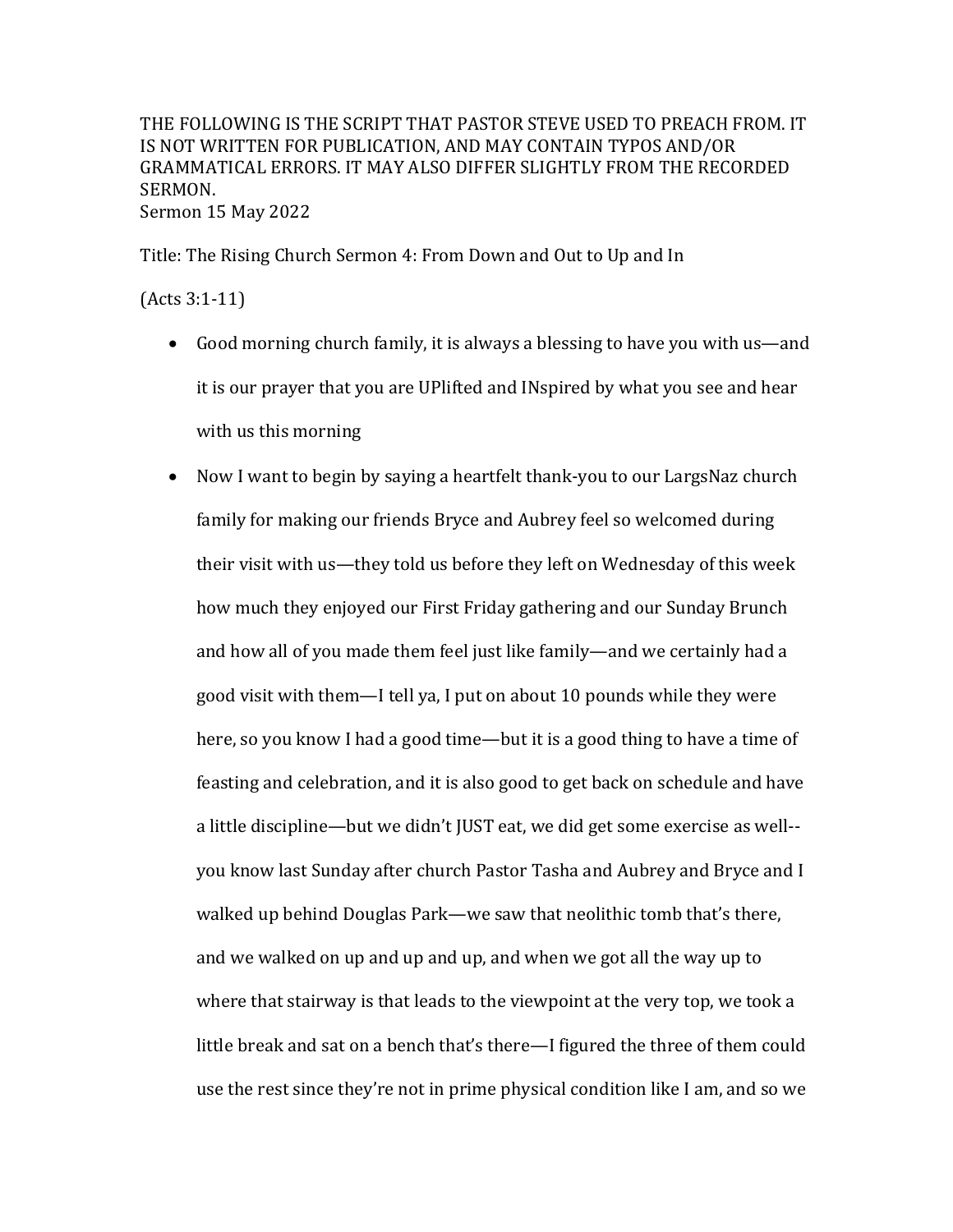sat on that bench for a while and had a little snack—because you know if Tasha is with us, she's gonna bring snacks—so we had a little bite to eat and then Bryce and I decided that we would climb those stairs—there are 211 of them, and get up to that viewpoint at the very top of that hill—Tasha and Aubrey weren't interested, but me and Bryce we climbed all the way up and when we got to the top we gave each other a high five and we walked around up there for a while and we took some pictures of that beautiful view—and as we were looking out I noticed Pastor Tasha and Aubrey headed back down the hill—I wondered where they were going and wanted to make sure everything was alright, so I yelled as loud as I could—Hey! Where ya'll goin?!! Hey!! And at first they didn't stop or turn around so I figured they couldn't hear me—I mean they were several hundred feet away down below so I yelled again a little louder and Bryce yelled too and we waved our arms— Hey where y'all going? Is everything alright? And this time they did turn around and look up at us but they didn't say anything, they just turned around and walked on—and so I thought they probably got thirsty or needed to find the restroom or something, and I was just about to yell again but about that time, Bryce kinda punched me on the arm and he said "Look over there" and he pointed down to the bench where we had all been sitting, and there was Tasha and Aubrey, still sitting there—and it took a minute for me to figure out what was going on-but just let me say this-if you and somebody else were hiking up behind Douglas Park last Sunday afternoon and you got shouted at by what appeared to be two complete lunatics up at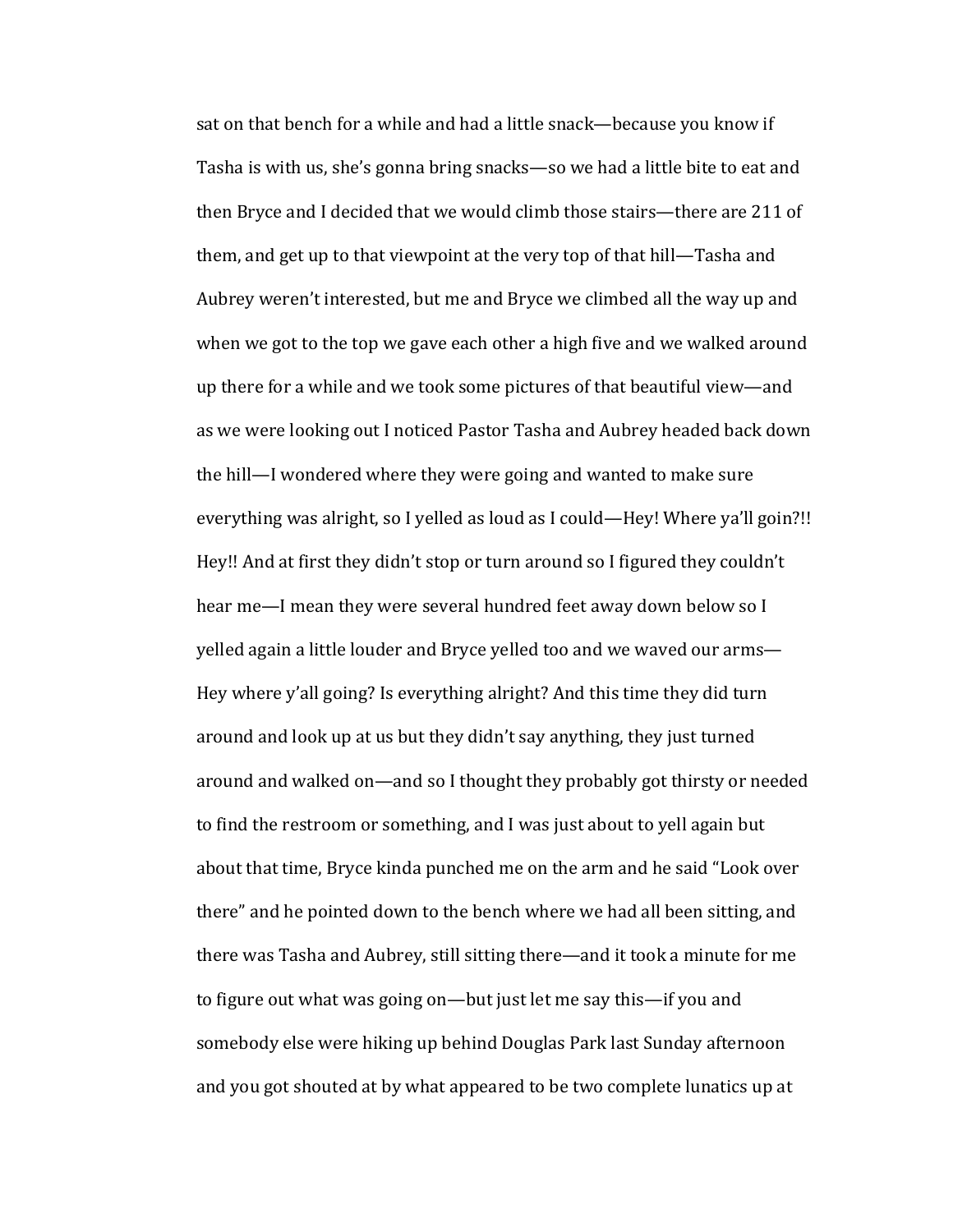the viewpoint on the top of the hill, I sincerely apologise for any distress we may have caused, but we honestly thought you were somebody else—and now you know why I wear these glasses when I want to see anything that's more than about 10 feet away from me.

- But visual impairment and mistaken identities notwithstanding, this is Week 4 of our Rising Church sermon series—and during these weeks leading up to Pentecost Sunday—that's the  $5<sup>th</sup>$  of June—we are looking to the book of Acts and doing some thinking and listening to what God has to say to us about the place of the church—not just our church here in Largs but also the church in general all around the world, in the  $21<sup>st</sup>$  century—and we have been asking, among other things, What the church in the so-called Post-christian age can learn from the church in the pre-christian age.
- And we started at the beginning of the book of Acts, where we saw that Luke, the author of Acts and of the gospel that bears his name, connects the two books by beginning Acts where he leaves off in the gospel—with Jesus' ascension into heaven—and we said that after that, the disciples choose a replacement for Judas, because he is no longer available since he busted a gut out in a field that he bought with the money he was paid to betray Jesus that's what Luke tells us—it's there in chapter 1 verse  $18$ —and so that field became known as the Field of Blood.
- After that Luke tells us about what happens at Pentecost, when the disciples gather in Jerusalem as Jesus has told them to do, and the Holy Spirit descends upon them, filling them and enabling them to proclaims the gospel to all the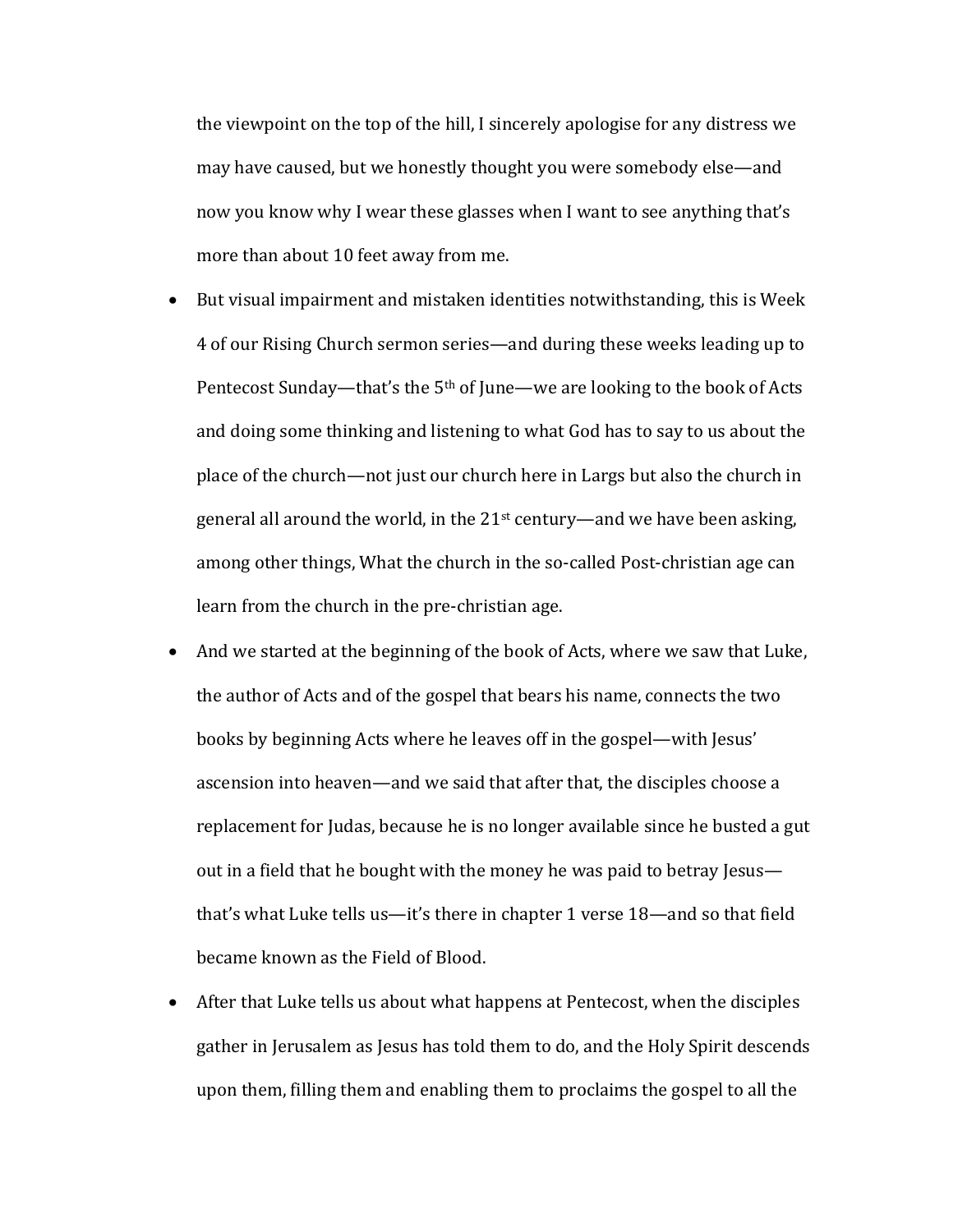Jewish pilgrims who had made the journey to Jerusalem from all over the world, speaking to them in their own native languages—and we saw that most of the people in the crowd find this to be an amazing thing, but some of them make fun of the disciples and accuse them of getting lit before breakfasttime—of course it's not any alcoholic spirit that's responsible for what the crowds witness, it's the work of the Holy Spirit that has lit up the disciples, descending like tongues of fire and alighting on each one of them

- And then of course, Peter steps up and raises his voice in response to those folks, giving a convincing and convicting speech about the place of Jesus as Messiah and Lord within the history of Judaism—referring back to the prophet Joel and to King David—and we said that Peter's actions there at Pentecost were a mighty testimony to the way that Peter had been transformed by the Holy Spirit—from fear to boldness—we suggested that the Holy Spirit empowers Peter's PEG—his P-E-G—his personality, experience and Gifts—and specifically we saw how the Holy Spirit, the Paraclete, changed Peter's ATTITUDE, his APTITUDE, and his ALTITUDE, and that the same Spirit that effected Peter's transformation can empower the church and individuals in it—even today—and so we talked about the power of the Holy Spirit to use our PEGs—our personalities, experience and gifts to change the world.
- Now last week we looked again at Peter's response to those crowds at Pentecost, and we saw how it paralleled the sermon that John the Baptist gives in the gospel of Luke just before Jesus is baptized and the Holy Spirit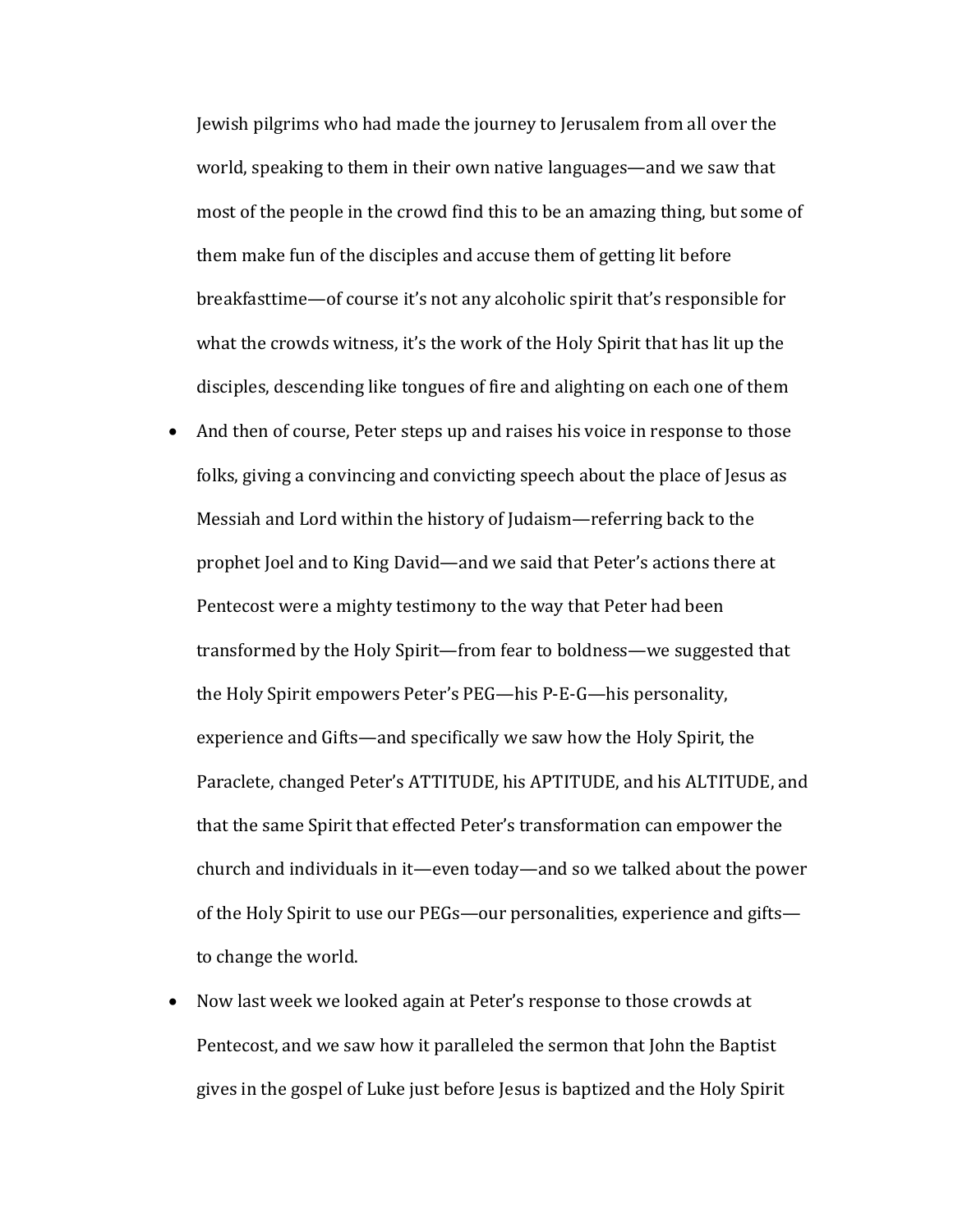descends like a dove and lands on his body—of course what happens in Jerusalem is that the body of Christ—that is, the early church, is baptized with the Holy Spirit and fire, just like John the Baptist predicted—and there again we're told that the Holy Spirit descends upon that body, just as it has in Luke's gospel.

- But we saw last week that Peter basically tells this crowd of pilgrims that Jesus was the Messiah, and that they, with the help of the Roman Empire crucified him, but he also tells them that even though the Son of God, God incarnate who humbled himself, and made himself nothing, even to **death on a cross**, even though he was dead and buried, the hand of God through the power of the Holy Spirit reached down and raised him up—and the crowd, we're told, thousands of them are baptized and filled with the same Spirit that raised Jesus from the dead, and they become the Christian church, the body of Christ--living out the Kingdom of God through the power of the Spirit there in Jerusalem, and they pray and eat and worship together and use their resources to meet each other's needs—and we suggested that the example of the early church might well be a good one for the church in 2022
- So that's the background, and today, as we heard Pastor Tasha share with us, we see Peter and John going to pray at the temple—and so Luke is telling us that they have not given up their connections to the Temple, their dedication to their traditions-- but we also see that this is a tradition that is seeing something new happen, as Peter has told the crowd at Pentecost, as Jesus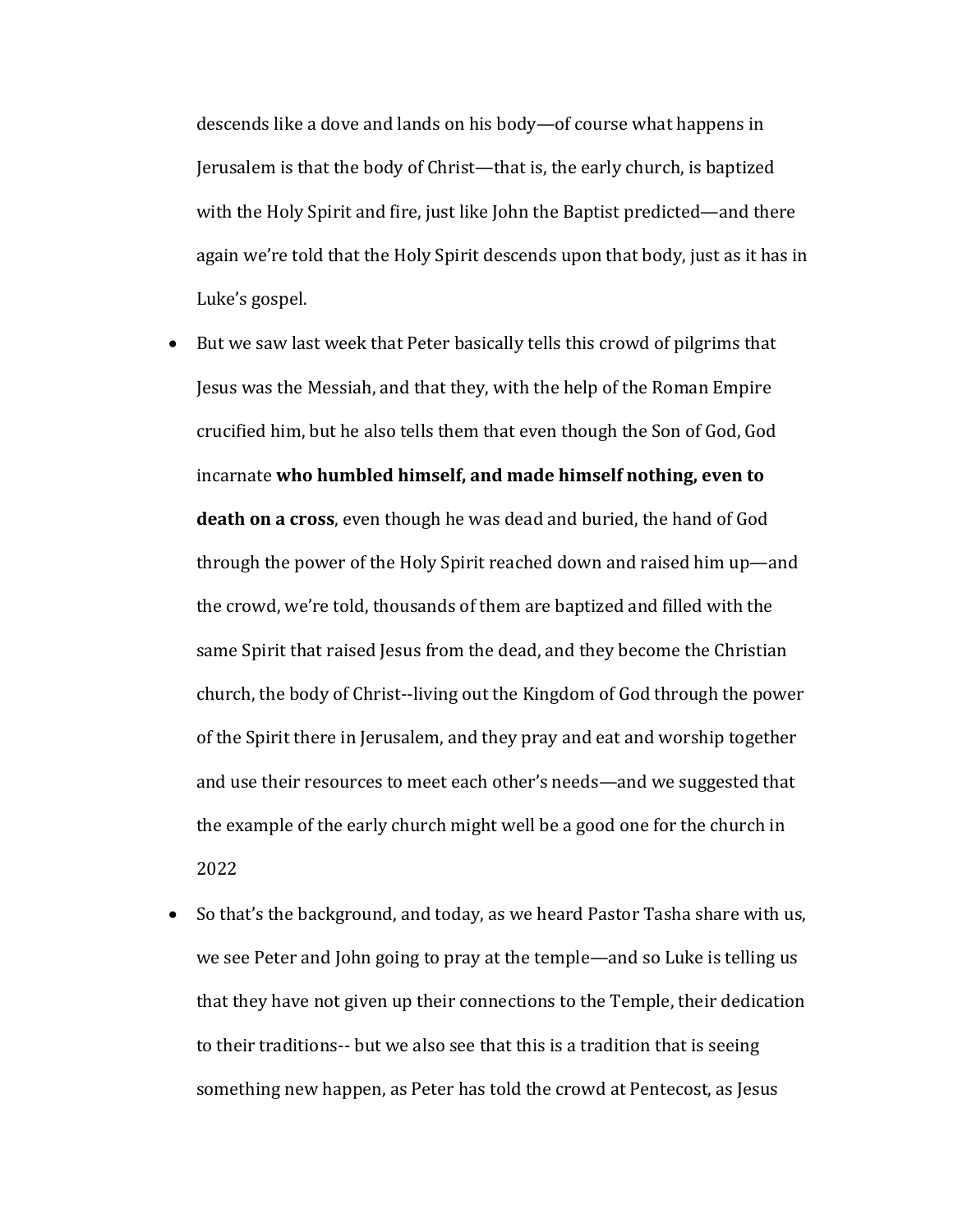proclaimed in Luke's gospel, the Day of the Lord has come, and as the prophets foretold, God is pouring out his Spirit upon all flesh, releasing the captives, letting the oppressed go free, restoring the broken and bringing healing to the unclean.

And in the Scripture, from the third chapter of Acts, beginning with the first verse and continuing through verse 10, Luke tells us that one day—he doesn't tell us what day it was, just one day, which is a little unusual for Luke, who as you'll recall from our Meet the Gospels series, loves his details—but Luke doesn't give us that detail, but Luke does tell us the time—it's  $3:00$  in the afternoon—1500 hours, and Peter and John are going UP to the temple because that is the hour of prayer. If you've ever heard that old hymn "Sweet" hour of prayer, sweet hour of prayer that calls me from a world of care" now you know what time it's talking about. 3:00, and as they're going in to the temple a man who has been lame since birth is being carried to the gate called Beautiful as he is every day so he can beg for money from the folks who are going on in—and then Luke tells us about a lot of looking and seeing that's going on—this lame beggar SEES Peter and John and asks them for a donation, and then Luke tells us that both Peter and John LOOK at this manand they look intently—and they tell him "LOOK at us"—and Luke tells us that he does, because he's expecting to get a little something—a little handout—and that is what he gets because Luke tells us that Peter reaches out his hand and takes the man by his right hand (there's Luke's detail again) and raises him up and his feet and ankles are as good as new—better than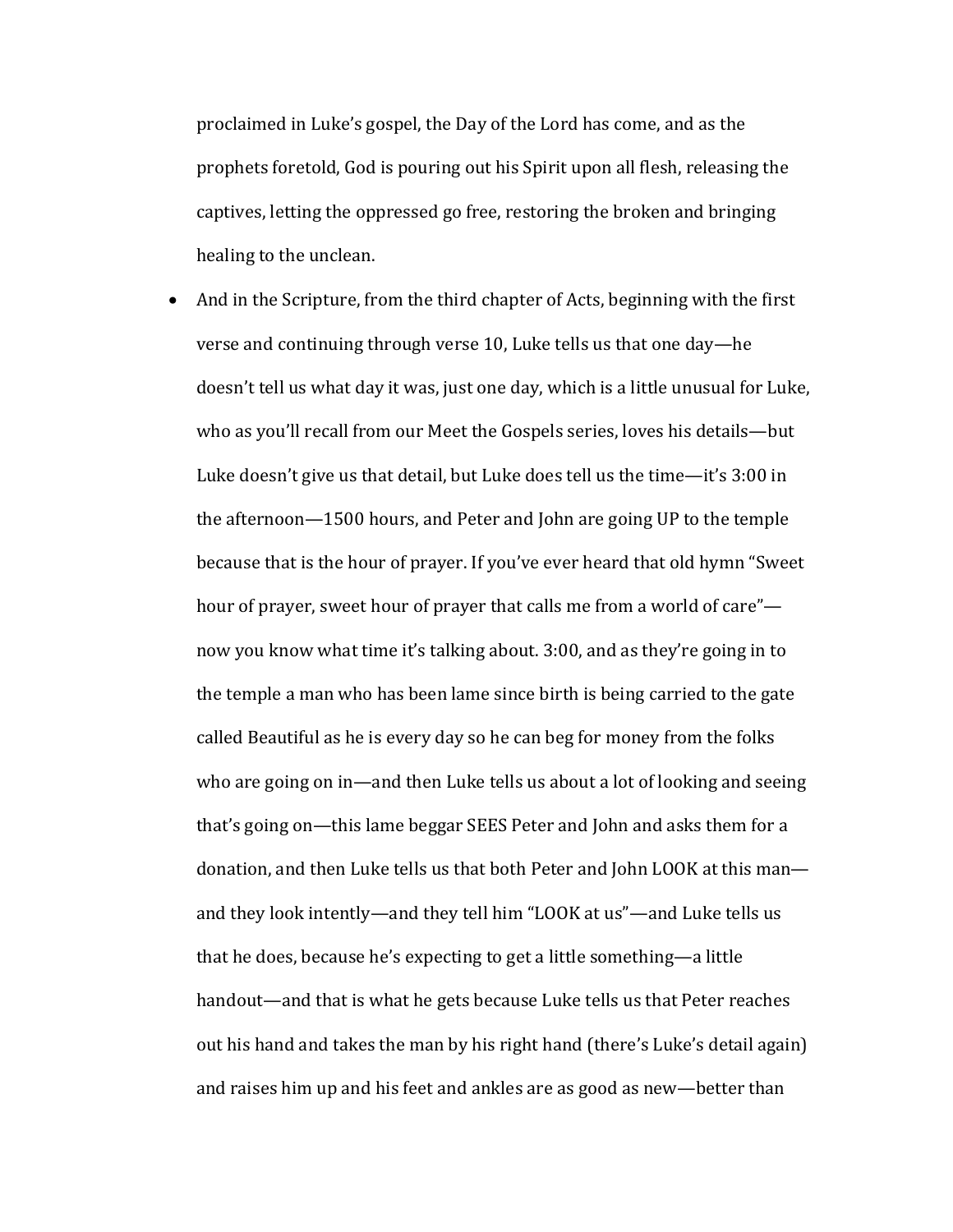new in fact because this man has been lame his entire life. This miracle happens after Peter tells the man that he doesn't have any silver or gold, but what he does have he's gonna give him—and he says "in the name of Jesus" Christ of Nazareth, stand up and walk." and Luke tells us that he didn't just sort of feebly try to stand—Luke tells us that he jumps up, he stands and begin to walk, and—then what does he do? He enters the temple with them, walking and leaping and praising God. and Luke tells us that All the people saw him walking and praising God, and they recognized him—they knew who he was—unlike me and Bryce at the top of the hill last week, these folks know who they are looking at—there is no question about his identity these folks know that this man is the very one who used to sit and ask for alms at the Beautiful Gate of the temple; and all these temple-goers are filled with wonder and amazement at what happened to him.

- Now, our sermon this morning is called "From Down and Out to Up and In" and I want to consider this passage of Scripture this morning by looking at 2 very important aspects of the story that Luke tells us, and the way in which he tells it, and for your convenience, and so they're easier to remember-each of these 2 aspects begins with the letter S.
- And so first I want to talk about the SYSTEM that we find at work in the background to this story, and I'm going to suggest that to really understand the POWER of what happens in these 10 verses, it is a great help to understand the power of the SYSTEM in which they happen—a SYSTEM of political, social, cultural and religious power: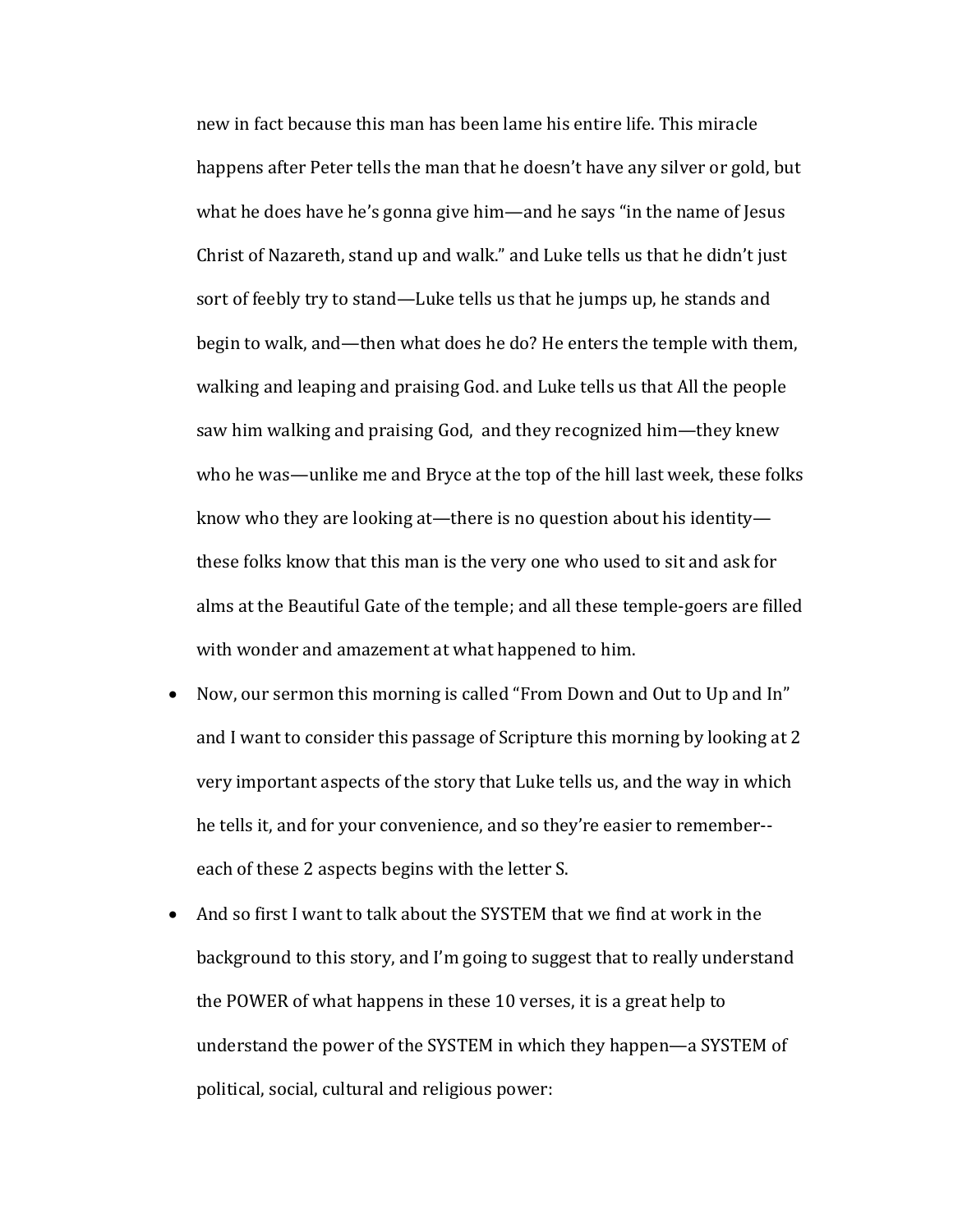- We read in verse 1 that Peter and John are Going UP to the Temple directions are important and symbolic for Luke—up is toward the presence of God and heaven and down is toward humanity and death and brokenness—you may remember that before the sermon on the Plain in Luke's gospel, Jesus takes his disciples up a mountain and then down to the broken places with broken people
- And so we find the disciples going UP to the Temple
- Now understand that this temple is no ordinary church—it is the temple in Jerusalem—the place to which those pilgrims described in the previous chapter have come to worship, to atone for their sins, to come into the presence of God, to offer sacrifices and offerings (after they got their money changed so they could donate currency that wasn't an abomination—money changers were inside the temple courts and they'd exchange your dirty Greek and Roman money for shekels that you could put in the offering INSIDE the temple),
- This is a temple called The Second Temple, because it replaced the one built by Solomon—this one was rebuilt by Herod—the Roman leader—and it is often referred to as "Herod's Temple"—and it was opulent—it was extravagant. It took forty-six years to build—rebuild actually-- and it was adorned lavishly with gold-decorated roofs and marble columns.
- According to the Jewish historian, Josephus, the stones used in the construction of Herod's Temple were so exceedingly white that, from a distance, it resembled a mountain of snow. The sun's reflection from the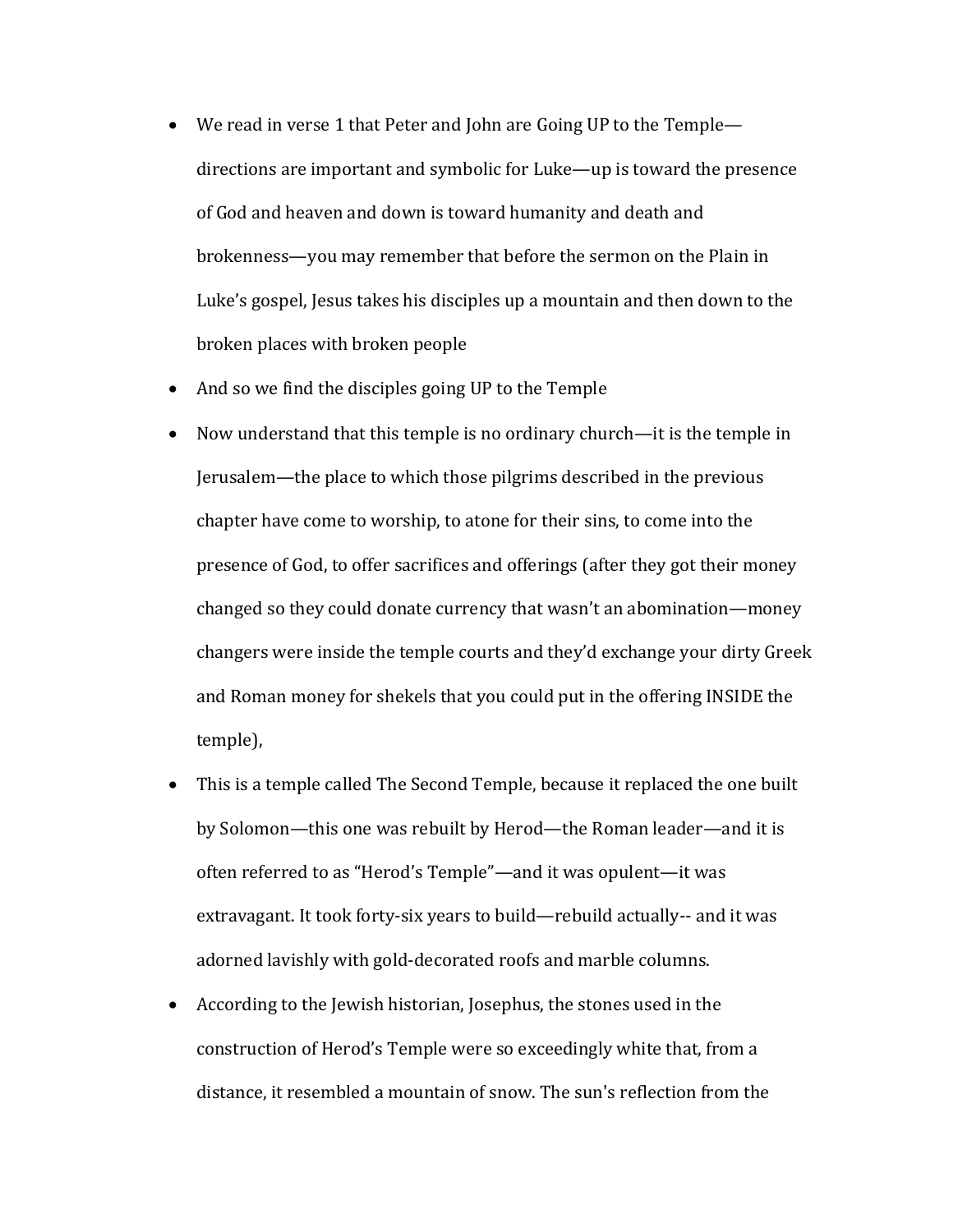extensive gilding made it painful for onlookers to see. And the temple contained not only the voluntary offerings of faithful believers, but also the Roma spoils of war (that was a pagan practice)—and so the temple represented in a very real way both the Roman political Empire and the **Hebrew religious tradition joined together.**

- And so the temple was an expression of the power of wealth and military might and authority.
- And one of the ways that the power of that authority was expressed was through a system of exclusion—a system that designates who are the insiders and who are the outsiders—who are the clean and who are the unclean. And if you were an outsider, if you were unclean, you couldn't enter the Temple's courts, or you could enter only so far, depending on how much of an insider you were. Gentiles were obviously excluded, Jewish women could only enter so far, and those with certain diseases and infirmities that made them unclean, like lepers, eunuchs, and the blind, for instance, were also not permitted to enter
- And according to this system, the lame man that Peter and John meet as they are going UP to the Temple, is an outsider—he is unclean. And therefore he is not permitted to go beyond the gate that he has been brought to, and to which he is brought every single day. And so the lame beggar is not just **physically** impaired, not only is he unable to participate **socially** by earning a living, he is **spiritually** excluded--an "outsider" to the temple community.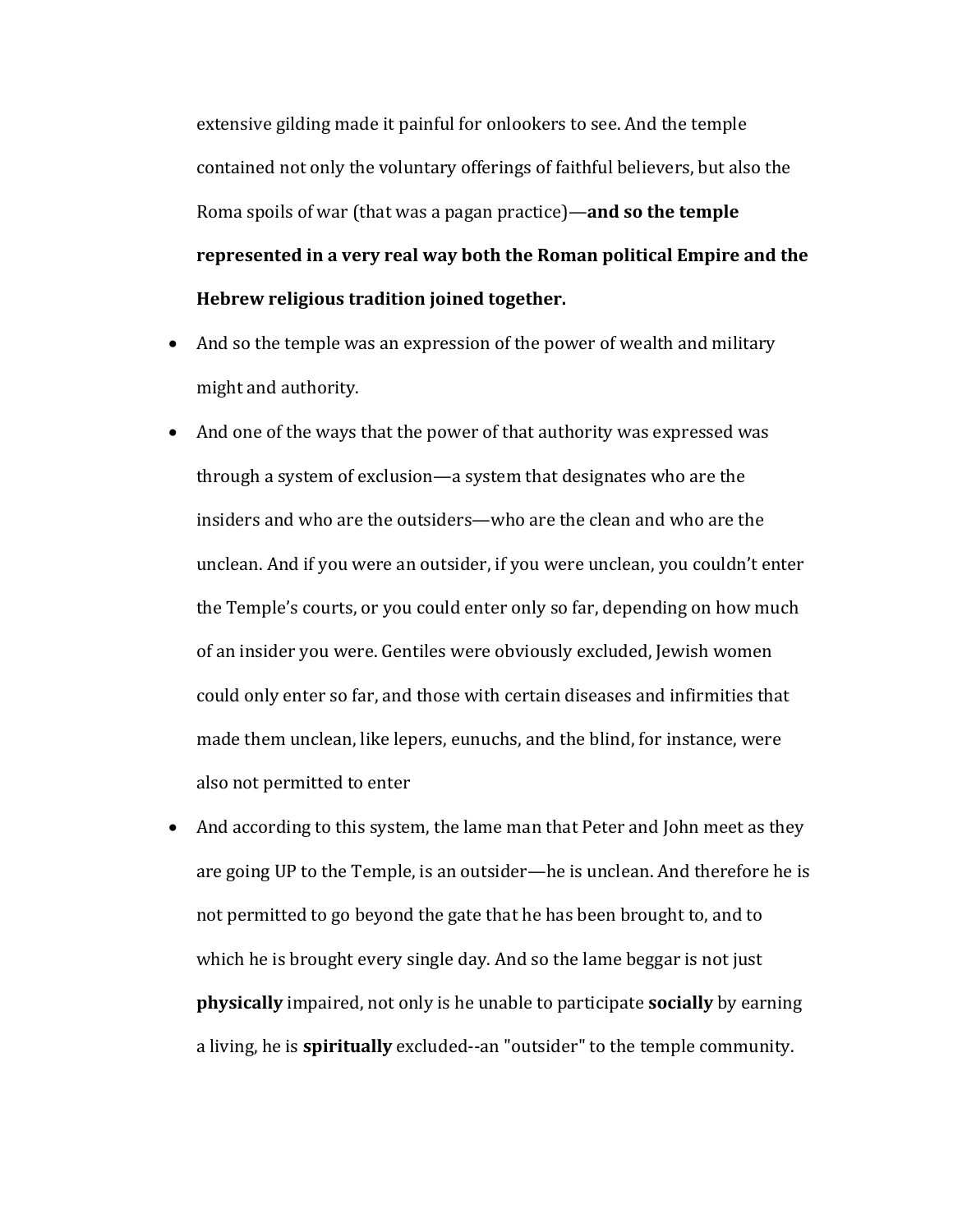He was excluded from the temple and all it symbolized for Israel: **Divine presence, sacrifice, atonement for sin -- to name just a few.** 

- And the system here offers no hope to this lame beggar—we are told that he was lame from his mother's womb, and that every day he is brought by others and placed here—his whole life is about what he cannot do—his identity as an outsider, as unclean is insurmountable—he is down and out without hope. He doesn't even have a name. He is **forsaken. My God, my** God, he is forsaken.
- And so what does he do? He lives as the system allows him to-
- In biblical times, the beggar represented one of the lowest, have-nots in society. A man unable to work, reduced to begging as his only hope for sustenance, he is pitiable. And so the lame man begged from religious folk entering the temple. Why did he do this?
- Because they are expected as good religious folk to occasionally give alms to give charity—this is the Hebrew concept of *zedakah*-- charity in the spirit of uprightness or justice. Wealth was considered a loan from God, as of course it should be-- and the poor had a certain claim on the possessions of the rich. The rich were instructed to share God's bounty with the poor. And so the lame man begged with this expectation in mind. Every single day—the system allows him to survive—but allows him only enough to survive in his place.
- And there was a difference between the Greek and Roman money you would use outside the gate and the shekels that are used inside the temple—that's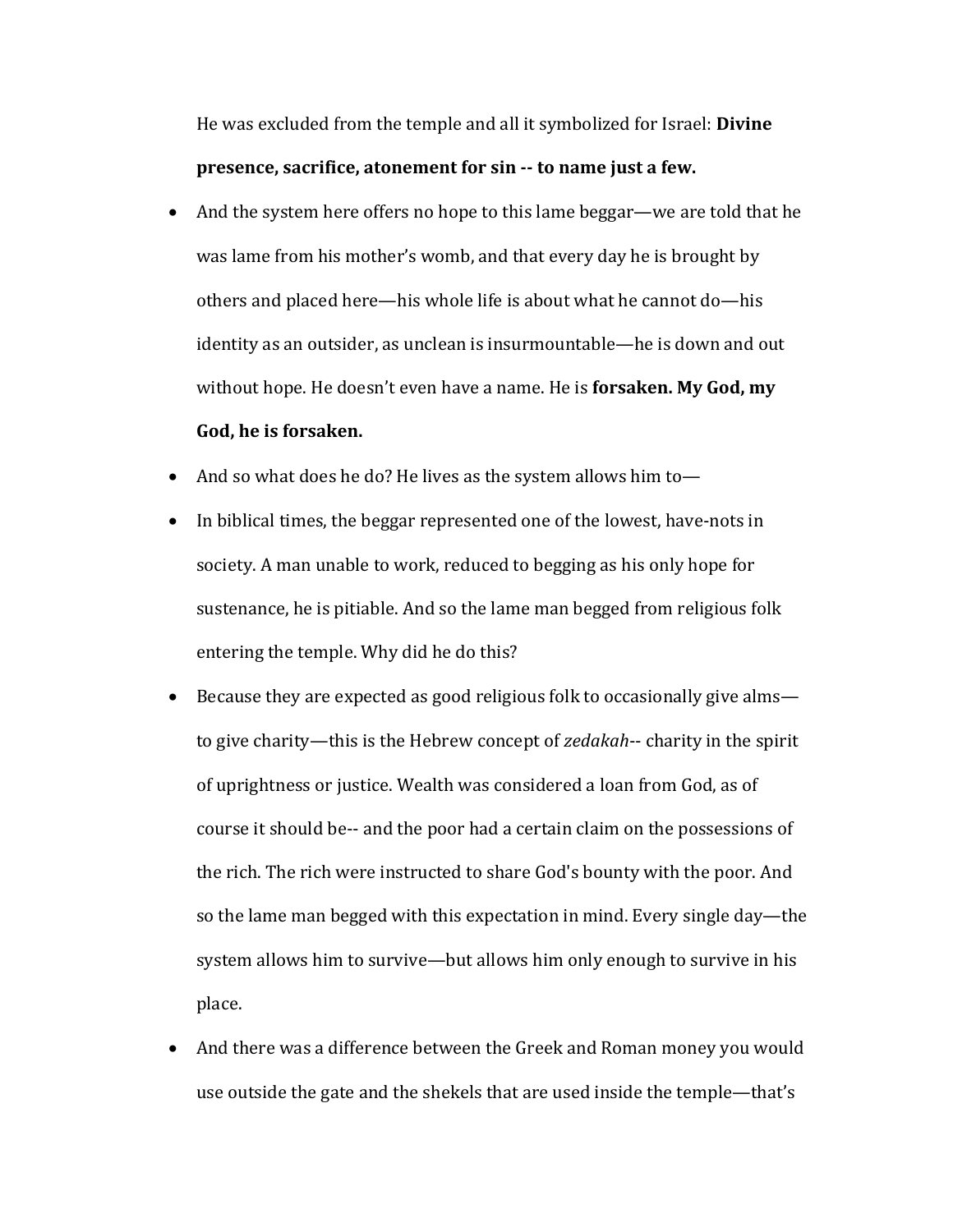why there were money changers—like those currency exchange places you see at the airport because you've got to have legal tender to render unto Caesar or to render unto God

• And so when Peter and John pass by, the beggar asks for alms—he knows how this works—these are good people who will do good works—as is expected of them—and so when Peter says "**look at me**" the beggar looks with expectation— and you know, disciples must be seen, must draw attention to themselves—not pridefully, not with hubris, but as witnesses, proclaimers of the GOOD NEWS-if people don't look, how will they see? If they don't hear, how will they listen?—disciples are called to say "Look at me" and "listen up" as Peter told the crown at Pentecost—and other folks are looking—they're watching too—and we'll see next week that the system responds to what it sees—the system exercises its power and Peter and John get taken into custody at the hands of the political and religious leaders

• But for now this beggar LOOKS at Peter and John with expectation---will he get a small gift or a large one? How generous will the disciples be, he probably wonders—maybe he's sizing them up, like a used car dealer-- How nice are their shoes? Is Peter wearing a Rolex or a Timex? Are their robes bespoke or off the rack—pret a porter?—do these guys have money? But that question is quickly answered by Peter in the negative—I have no silver or gold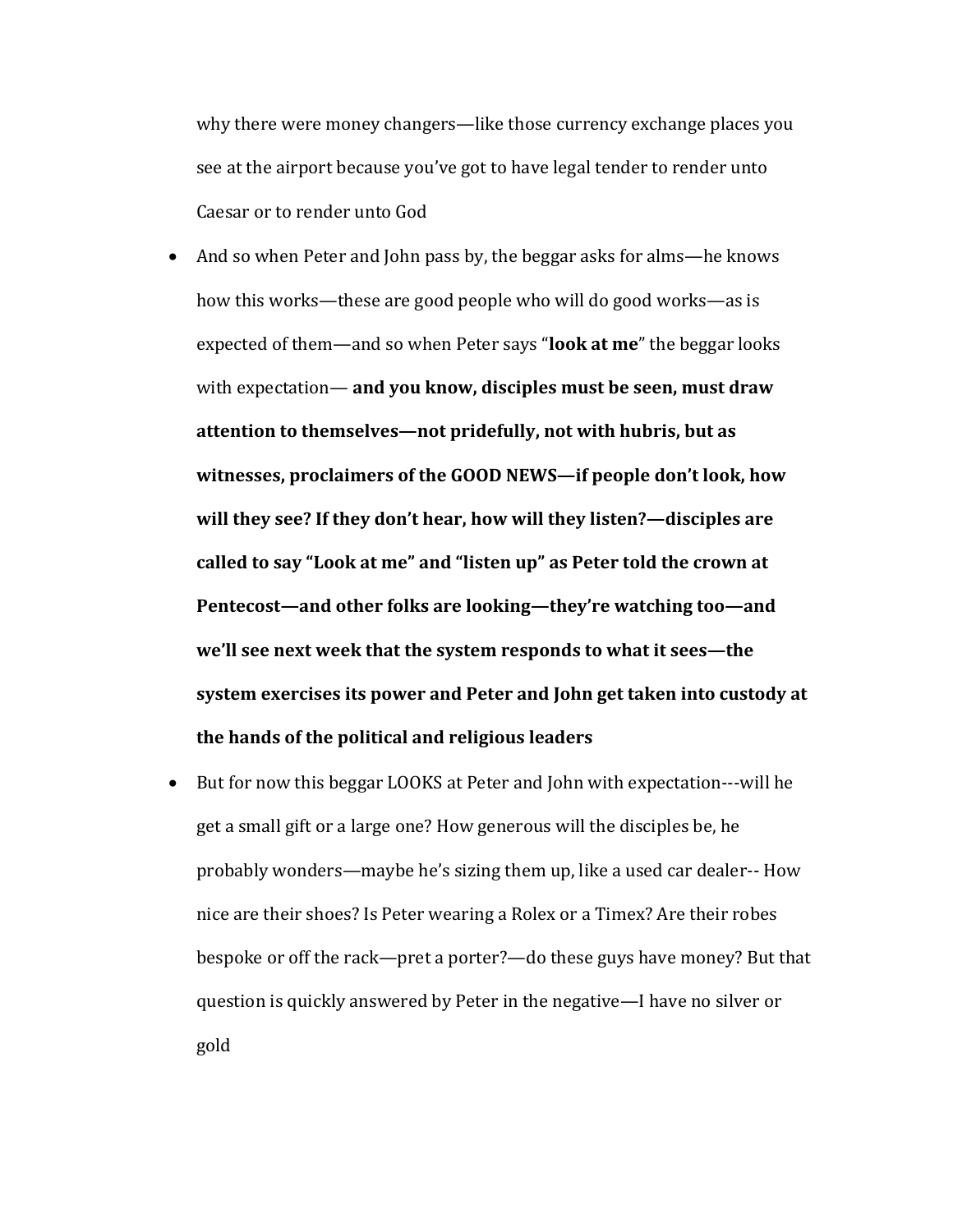- But things are about to change by this gate that demonstrates the power of the system---this gate that is called Beautiful but performs the ugly task of preventing those with the greatest needs from accessing the **place that "houses God."** This beautiful gate that is the grand entrance for some but an impenetrable barrier for others
- But why THIS gate—why the Gate called Beautiful?
- Let's look at that name for this gate—it is translated as "Beautiful," but the Greek word is (ho-rah'-yos)—it has the same root as the Greek hora—from which we get the word "hour"—and the word, the name of this gate, has more to do with time than with beauty—it mean seasonable, timely, happening at the right time--ripe, fully developed--ready for harvest
- Remember that Luke has also told us exactly what hour it is  $-3:00$  and that it is the hour of prayer—the hóra of prayer—and now we hear that word again
- And so the very name of the gate reminds us that something new is happening here; the hour has come—the time has been fulfilled—
- The "way things are" is being challenged by the arrival of the Kingdom, by the Power of the Spirit
- And so we see here the beginning of the Post-Pentecost MINISTRY of the Christian church—where **true alms-giving** is demonstrated by giving to any as they had need, an alms-giving that MEETS the NEEDS of the BROKEN, as opposed to the alms-giving of the SYSTEM that keeps this lame beggar in a place of need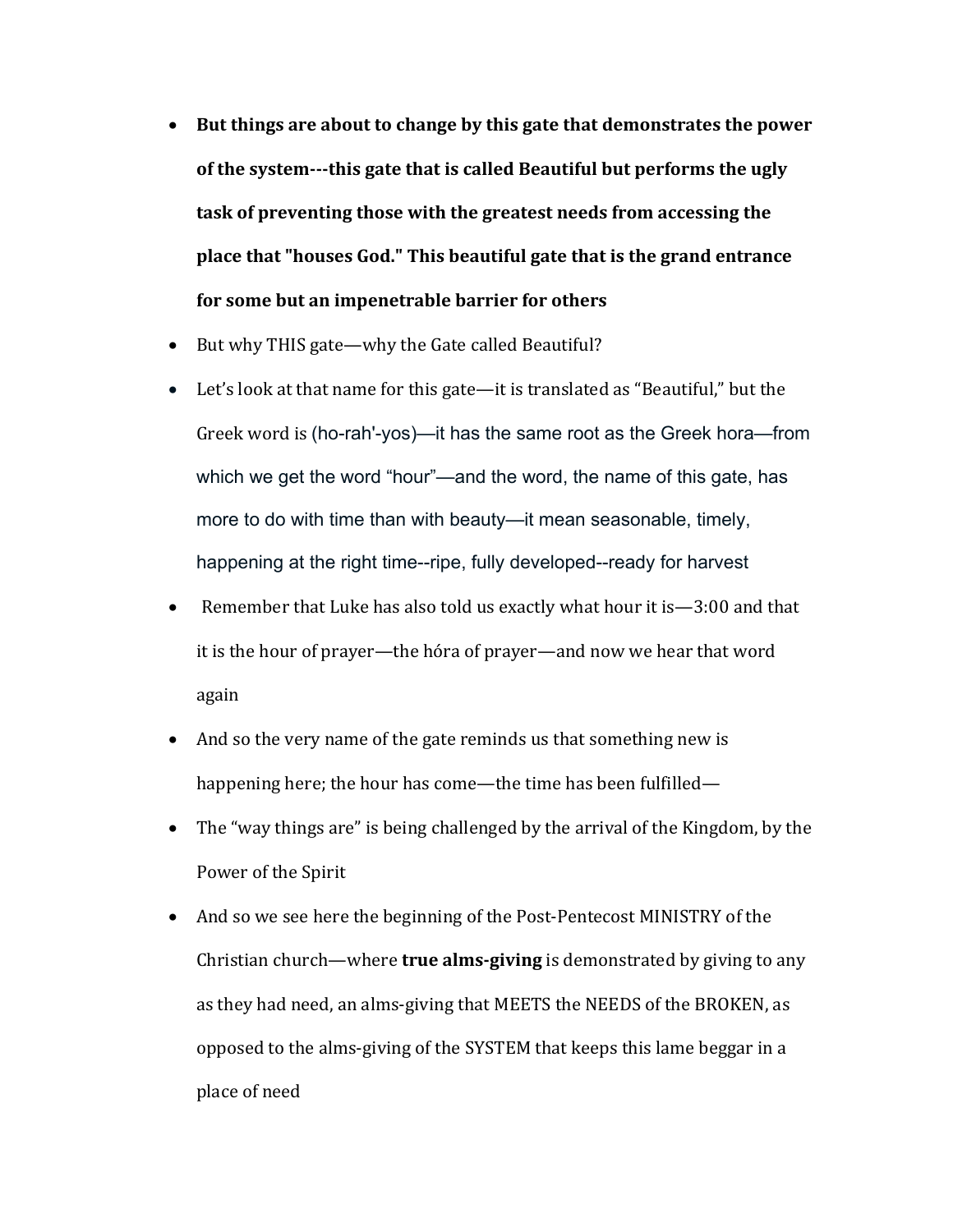- And so Peter gives what he has received, "what I have, I give you" he says and what is that? What does Peter HAVE? Peter has the Power of the Spirit, the power that transforms, the power to rise up as we saw Peter do at Pentecost—and so the Apostles give the lame beggar more than he can ask or even imagine
- Now, understand, saying "Silver and gold have I none" is not just a way to say "I'm broke"—it's a refusal to participate in the powerful mechanisms of **this system**—a system of haves and have-nots, insiders and outsiders—the system that gives the beggar just enough to survive—to stay in his **place—The system doesn't really meet his NEED--but the power of the** Kingdom of God gives abundantly, and allows him to rise and enter into worship with the Apostles, walking and jumping and praising God in the courts of his temple---restored physically, spiritually and socially.
- The good news of the kingdom of God is the distribution of God's **healing and salvation to all. Peter speaks not under the authority of the** political and religious system, but under the powerful authority of Jesus Christ, saying "Rise up!" and become clean. You are welcome in the **house of God.**
- From DOWN AND OUT to UP AND IN--This is a glimpse into the new reality of the new kingdom of God ushered in by the Resurrected Jesus.
- This is what happens when the power of the system meets the power of the Saviour.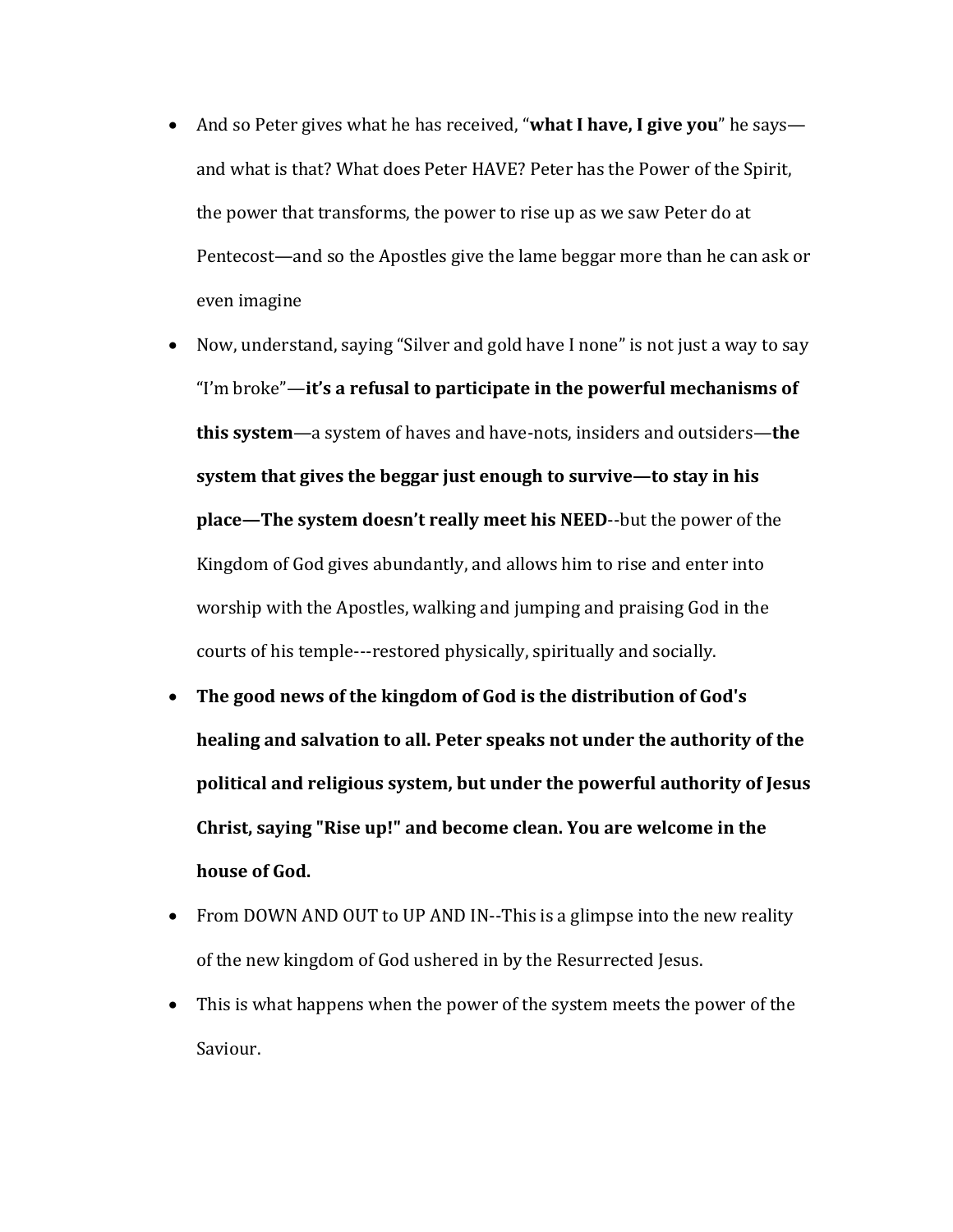- And the **Saviour** is the second aspect of these verses that I want to take a look at.
- We know that Peter says "what I have I give you; in the name of **Jesus Christ of Nazareth**, stand up and walk"
- But that is not the only mention of the redemptive work of Jesus through the cross and resurrection you'll find here in these verses-
- Let's look at verse 1: One day Peter and John were going up to the temple at the hour of prayer, at three o'clock in the afternoon.
- Three o'clock—the Greek says "the ninth hour—but why so specific? What difference does it make what time it was?—why this extra detail?—
- The time though, may sound familiar—and if you're looking at the Gospel of Luke and the Book of Acts as two connected texts, you may recall that Luke has specified the hour of 3 o'clock elsewhere—in Chapter 22 of his Gospel indeed, Mark and Matthew as well refer **specifically to 3 o'clock in their gospels, too**—in the same situation—and that situation is the death of Jesus—here it is from Mark
- At three o'clock Jesus cried out with a loud voice ... "My God, my God, why have you forsaken me?"
- We are reminded that Jesus himself identifies with the broken, the unclean, the down and out—My God, My God why have you forsaken me?" This descent into nothingness—that's where this man lives—he is forsaken—but that is also where the Spirit of God reaches down and gives life, raises up from death/exclusion to resurrection—from down and out to up and in—the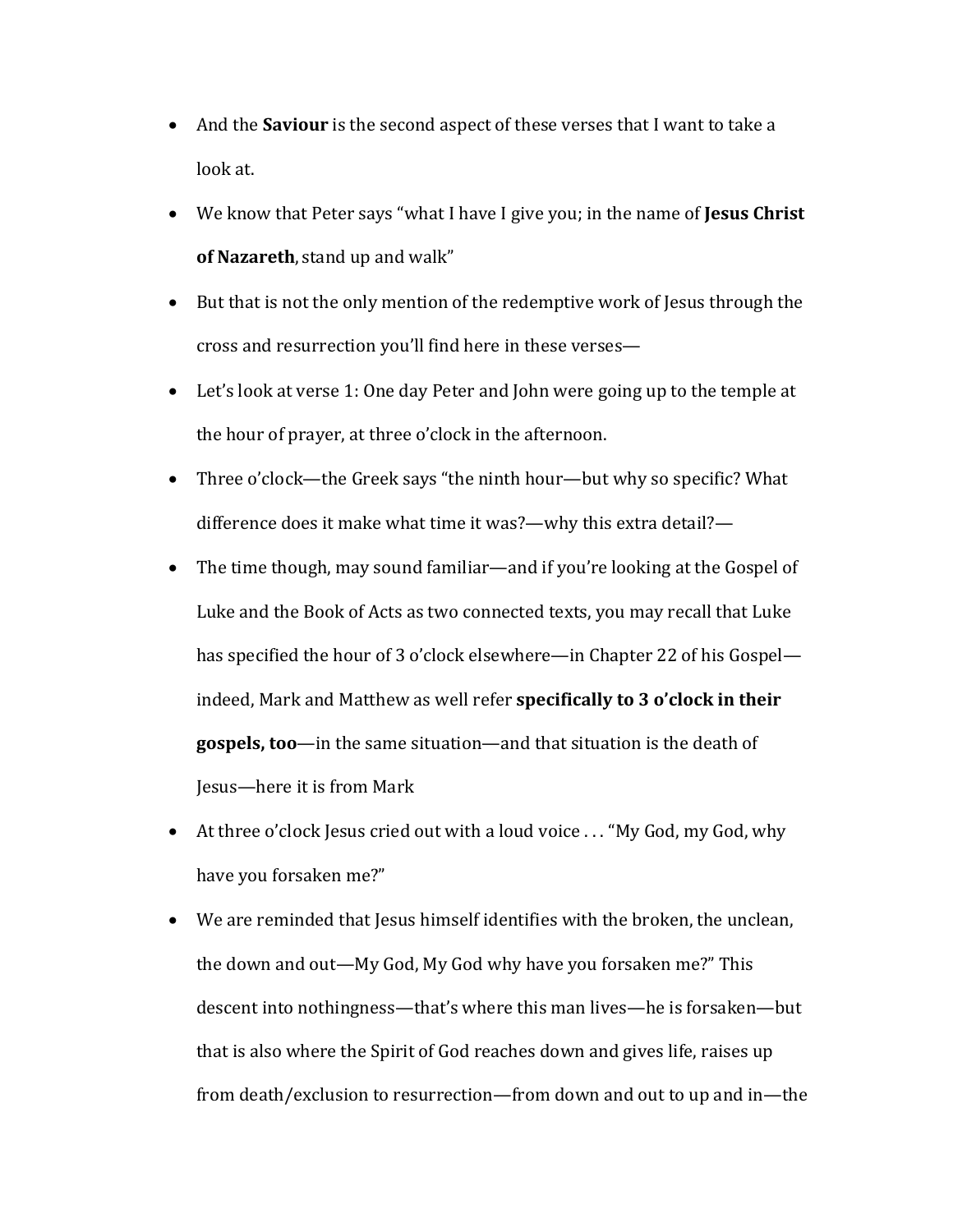cross and resurrection and the Power of the Spirit can make the unclean clean—can sanctify, make holy, the outsider—the blood of Jesus offers hope and restoration--as we're reminded in Hebrews 13

- Therefore also Jesus, so that he might sanctify the people by his own blood, suffered outside the gate. **Suffered outside the gate**—not just the gate of the Temple, but the gate of the entire city
- In Jesus' suffering and death, this lame beggar sees his own situation, his own exclusion, and it is the power of the same Spirit that lifted Jesus up that offers new life to him-
- and the crowd that sees this beggar and recognizes him as the one who has risen up looks at him with Wonder and amazement—like after the resurrection, like at Pentecost
- Last week we read that the early church had All things in common, and gave to each other as any had need, and that is just what we see at work here—But what did Peter and John do—did they take up a collection and make this man the richest lame beggar in Jerusalem, who still isn't allowed into the temple? Did they take him out for a one-off meal at a fancy restaurant? Give him the best day of his miserable unclean life? No—they shattered the power of the very system that held him in his place—this is what the power of the Holy Spirit does, this is the work of the Kingdom of God, in opposition to "this corrupt generation"—the Kingdom of God erases the distinctions between clean and unclean, brings healing and allows those outside the gate to come in to the Temple— the good news of the gospel is that if you're down and out,